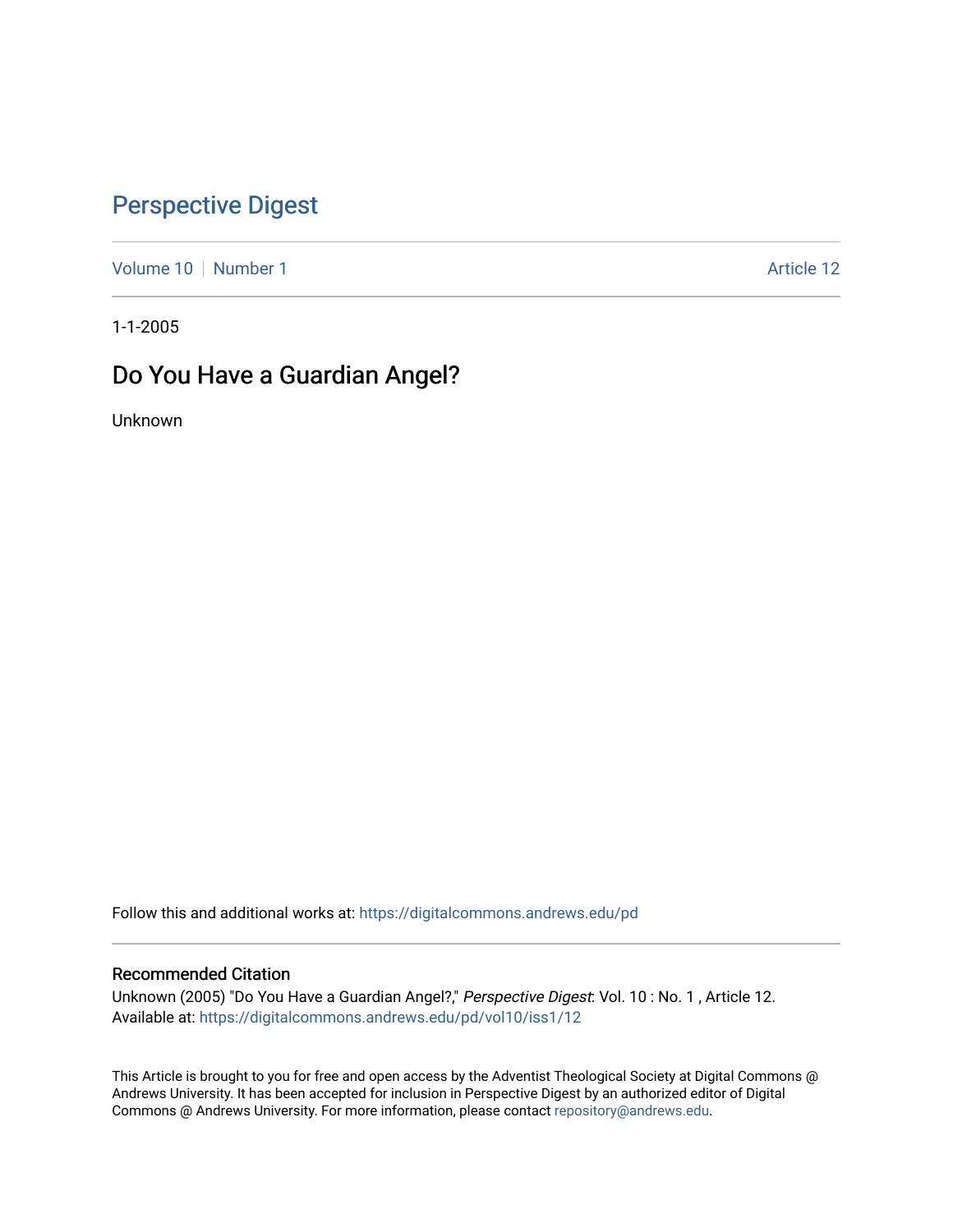# **DO YOU HAVE A** GUARDIAN ANGEL?

**D** o invisible watchers stand guard over our lives, guiding us, protecting us from harm, and prompting us during times of temptation?

So it is said. And the stories are many.

The water is deep and treacherous, the current swift, the overhanging bank crumbling... and the small boy sits there happily fishing, oblivious to danger. Suddenly into his mind's eye flashes a vision of his mother's stern face, his father's beckoning finger, the woodshed....

"Wow! I'd better be gettin' home, or Paw'll tan the hide off me!"

Hastily, the lad winds up his fishing line, scrambles to his feet, and sets off for home. Behind him there is a splash: The bank on which he had been sitting collapses into the water, which swirls muddily, angrily for a moment, as if cheated of its prey. The lad is oblivious to his narrow escape. There is no eye to witness it.

Or is there?

Through the ages, we humans have believed in guardian angels. If told the boy's story, millions of people living today would have no doubt: Something more than the voice of "conscience" sent him from his dangerous perch on the precarious river bank. Most would say that his guardian angel in some mysterious, soundless way sent him scurrying off to safety.

Millions more would scoff.

"Chance," they'd say. "Mere chance." "Coincidence." "It just happened."

What is the truth of the matter if the truth *can* be determined at all?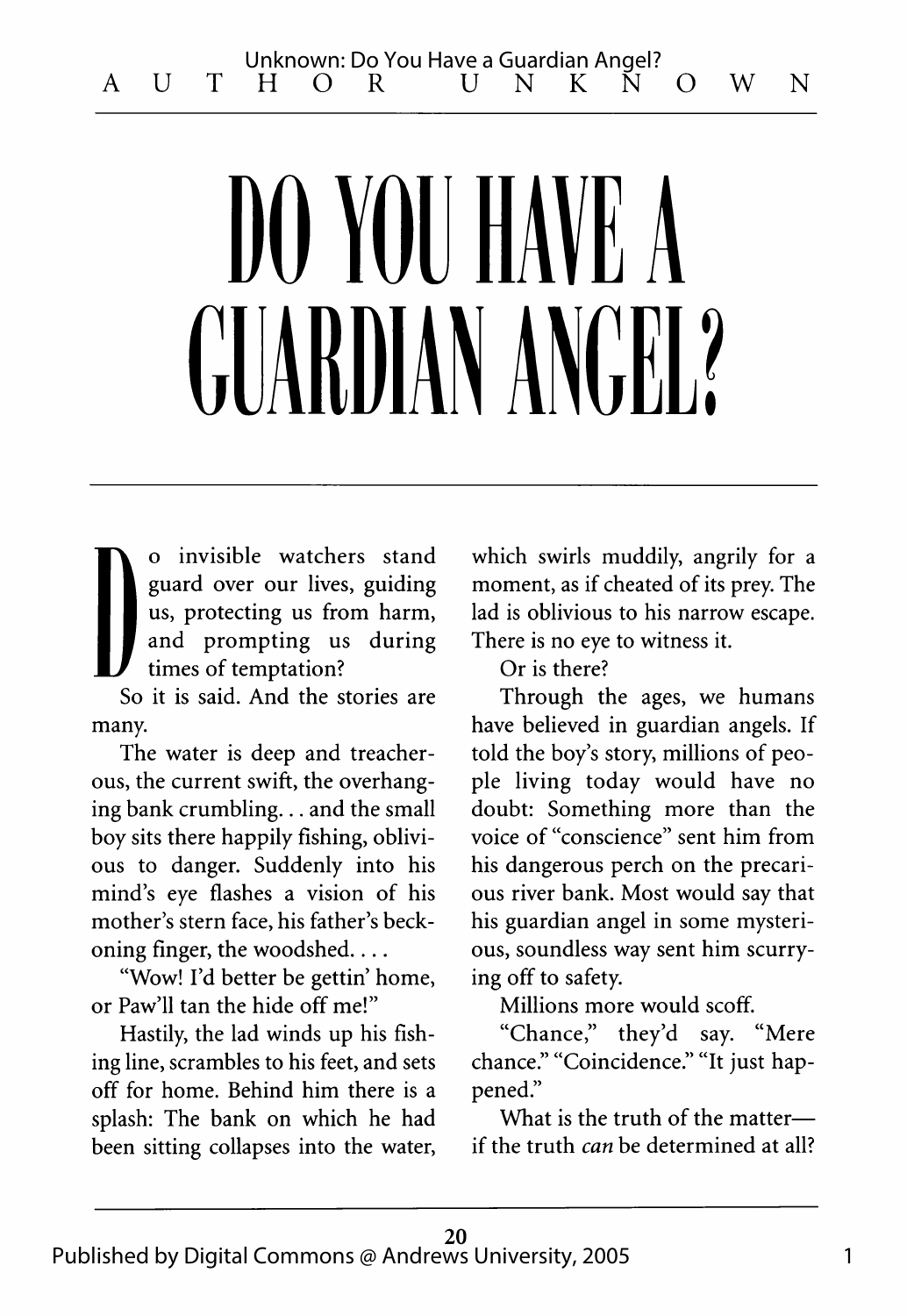What is the evidence for, or against, existence of a guardian power beyond our senses to detect?

### **Observable Evidence**

During the past 20 years, I've investigated many strange events by the "scientific method," which is to experiment, interview, observe . . . and fit the observable evidence into a hypothesis that will accommodate the greatest number of likelihoods. That is science's way of determining truth, as closely as it can be determined. The theory fitting the greatest known number of conditions proven to exist, is *most* likely to be the truth of the matter. What, then, can we say, definitely, about guardian angels, or protecting forces, that watch over us?

My first experience occurred some 15 years ago. I was sitting in my living room, at the far end of the house from the rear porch, which was a second-story affair with a wooden railing. Below was a concrete-paved backyard. Suddenly, inexplicably, while reading my newspaper, I leaped to my feet and dashed madly through the house and out onto the back porch—just in time to grasp my two-year-old brother by the arm and lift him back over the railing to safety. His hand had slipped, and he was just beginning a plunge that would have resulted in certain injury if not death.

I was driving home from my office when, a half block from a parked car, I had the strange conviction that a child was about to dart out from behind it. I slowed to a crawl, and at precisely the time I would have reached the parked car, had I retained my speed, a small child lurched into the street. I could not have avoided him.

Another incident was considerably more dramatic, since it concerned my own narrow escape from death. Just before dawn, I had arrived at the site where I was to meet colleagues for a fishing trip. I decided to kill time by climbing a hill beside the river to watch for the first rays of sunlight. As I reached the top, I sensed something was wrong. The ground seemed to give a little where I stood. Uneasy, I turned and made my way down the hill. When dawn came, curiosity impelled me to climb to where I had stood. There I saw that I had reached the brink of an 80-foot precipice. In the soft earth at the very edge was the imprint of my shoe. One step more .  $\dddotsc$ 

Curious about cases of "foreknowledge," I've asked hundreds of people about their own experiences. Many, I found, were able to share at least one, most involving children. "Guardian angels? Most certainly!" one father told me. "My children's guardian angels are on the best of speaking terms with them. Just the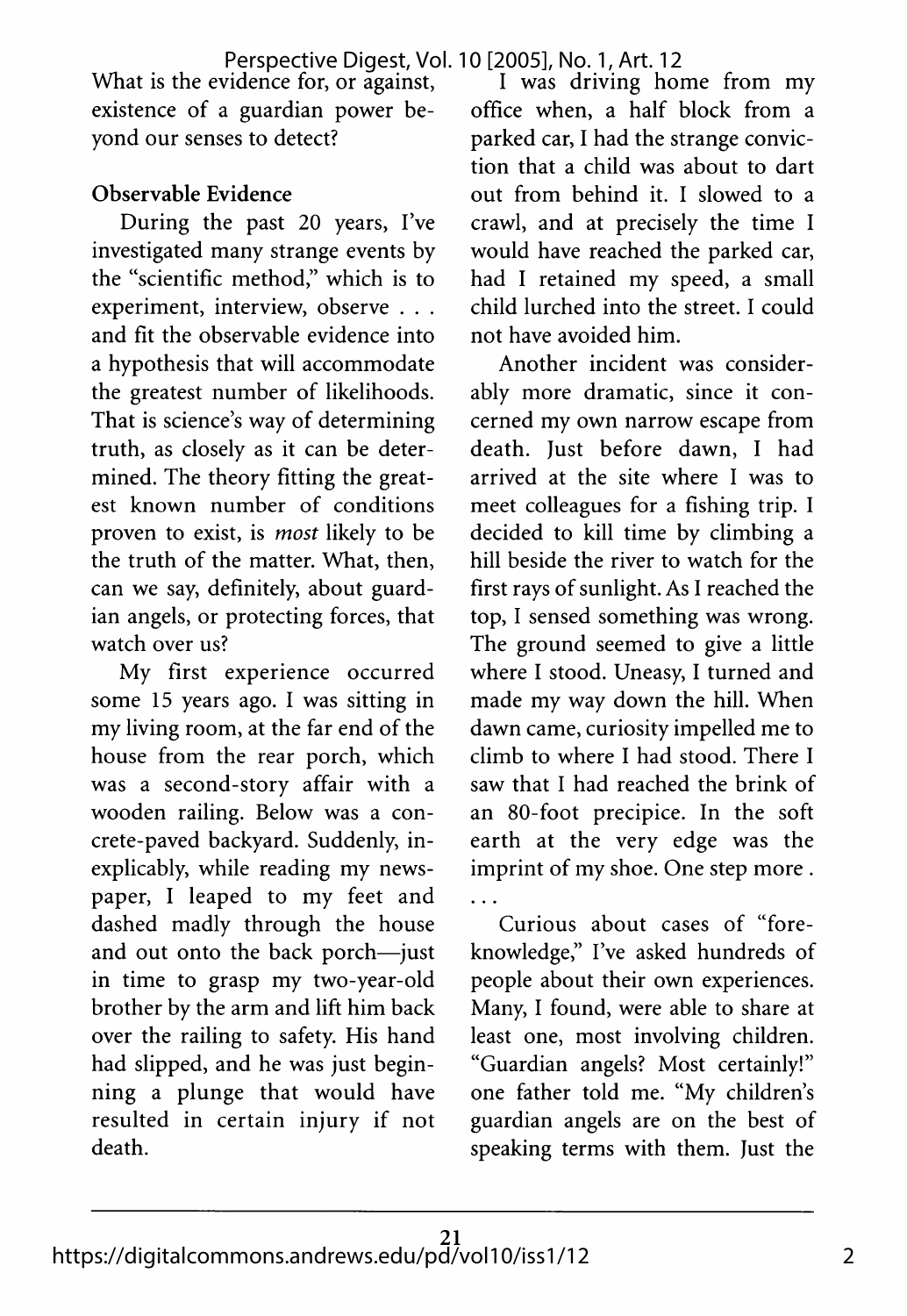other night, I was wakened out of a sound sleep by a voice that I swear was still echoing in the room as I leaped out of bed. It said three words: 'Dan! The baby!' I set speed records to the baby's room, and found him smothering in the blanket!

"You know," he confided, "It's a woman's voice. She must be a whiz—completely competent, and on the job every minute! I have no worries about the children since she's taken over!"

Said another man: "Your questions remind me of a theory I've had about my clock. You see, I usually set it for 6:45 every morning, and just about two seconds before it rings, I wake up and reach out to turn it off. Happens every morning. I haven't turned off that alarm in a year! Habit, I used to think. Then I noticed that one morning after I'd set the clock for a half-hour earlier, I beat the bell by the same two seconds. I figured maybe the clock's works made some little noise that awakened me just before it rang, so I checked on that, but if it makes a noise, I can't detect it while awake. So I like to think it's my guardian angel, waking me up at the right time every morning, and saying 'Joe, shut off the alarm before you wake up the whole family.'"

One school of thought would suggest that it's not a guardian angel but rather the subconscious mind at work. But if that theory is correct, it gives an amazing array of powers to the subconscious! The power to see the future; the power to see at a distance; the power to see in the dark; the power to form habits instantaneously; the power to receive thought waves; and other inexplicable abilities equally hard to rationalize.

Many of the world's religions, I've found, entertain belief in guardian angels, under one name or another. Some even describe groups of angels working in shifts, as many as 10 to a person, or one to 10 persons. Children are assumed to have constant attendants; some adults, it is believed, lost their guardian angel as the penalty for disregarding it.

### **Angelic Priorities**

The guardian angel's first responsibility, some believe, is to protect its assigned human from harm, but it also has a myriad of other duties. It acts as the voice of conscience, directing, correcting, suggesting. It teaches, instructs, implants. It wards off evil influences. It battles mightily with demons and the devil himself. It comforts, calms, heals.

Among savage races having no religion, the concept of a guardian spirit exists, and even the atheist expresses confidence in "hunches," "chance," or "luck." And strangest of all, the empathetic nonbeliever may have a complex rationalization in which he or she expresses awareness of the subconscious, the mass mind,